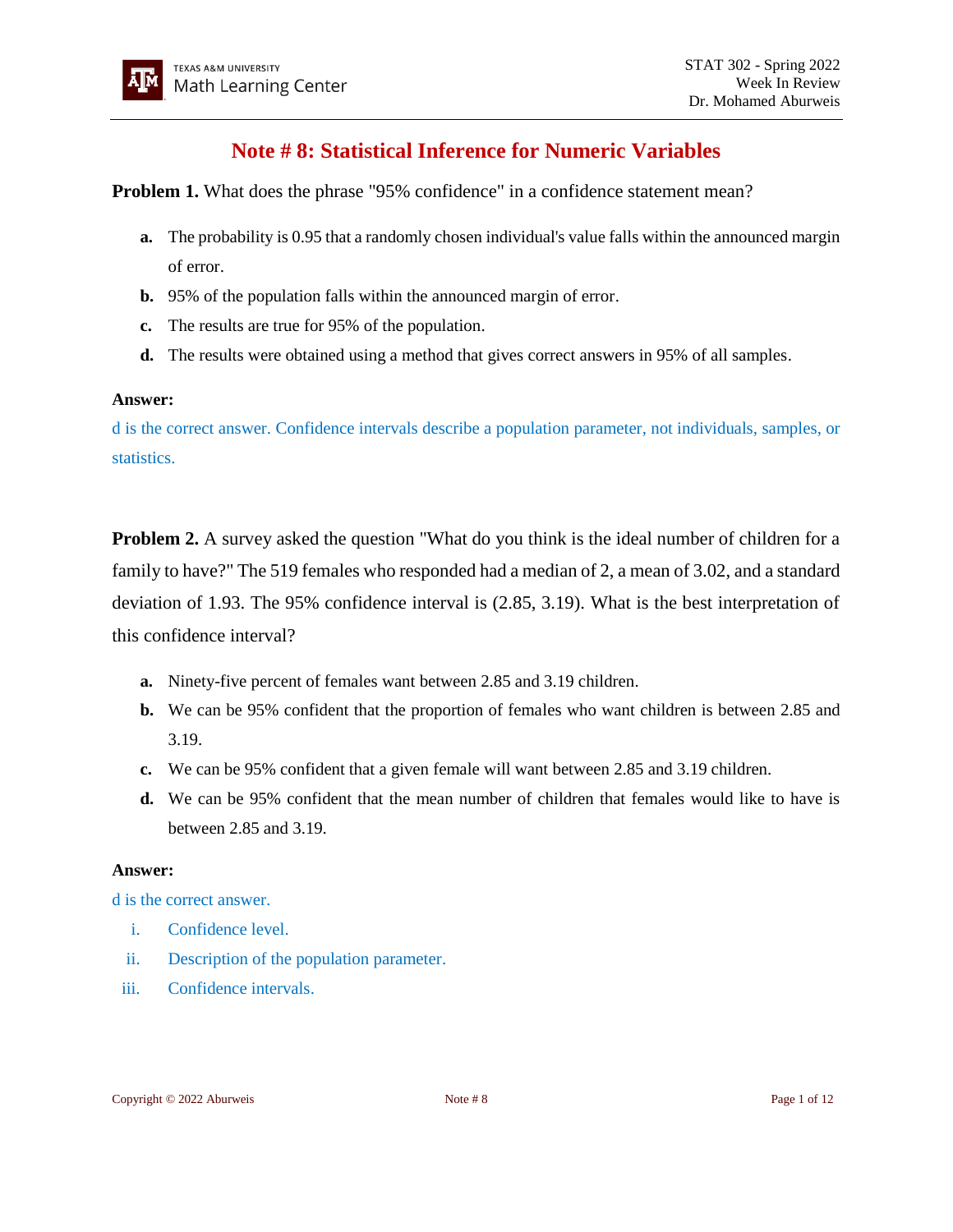**Problem 3.** The p-value for a two-sided hypothesis test of the null hypothesis  $H_0: \mu = 12$  is 0.07. Which of the following confidence intervals would include the value 12? Select all that apply.

- **a.** 90% Confidence Interval?
- **b.** 95% Confidence Interval?
- **c.** 99% Confidence Interval?

#### **Answer:**

b & c are correct answers.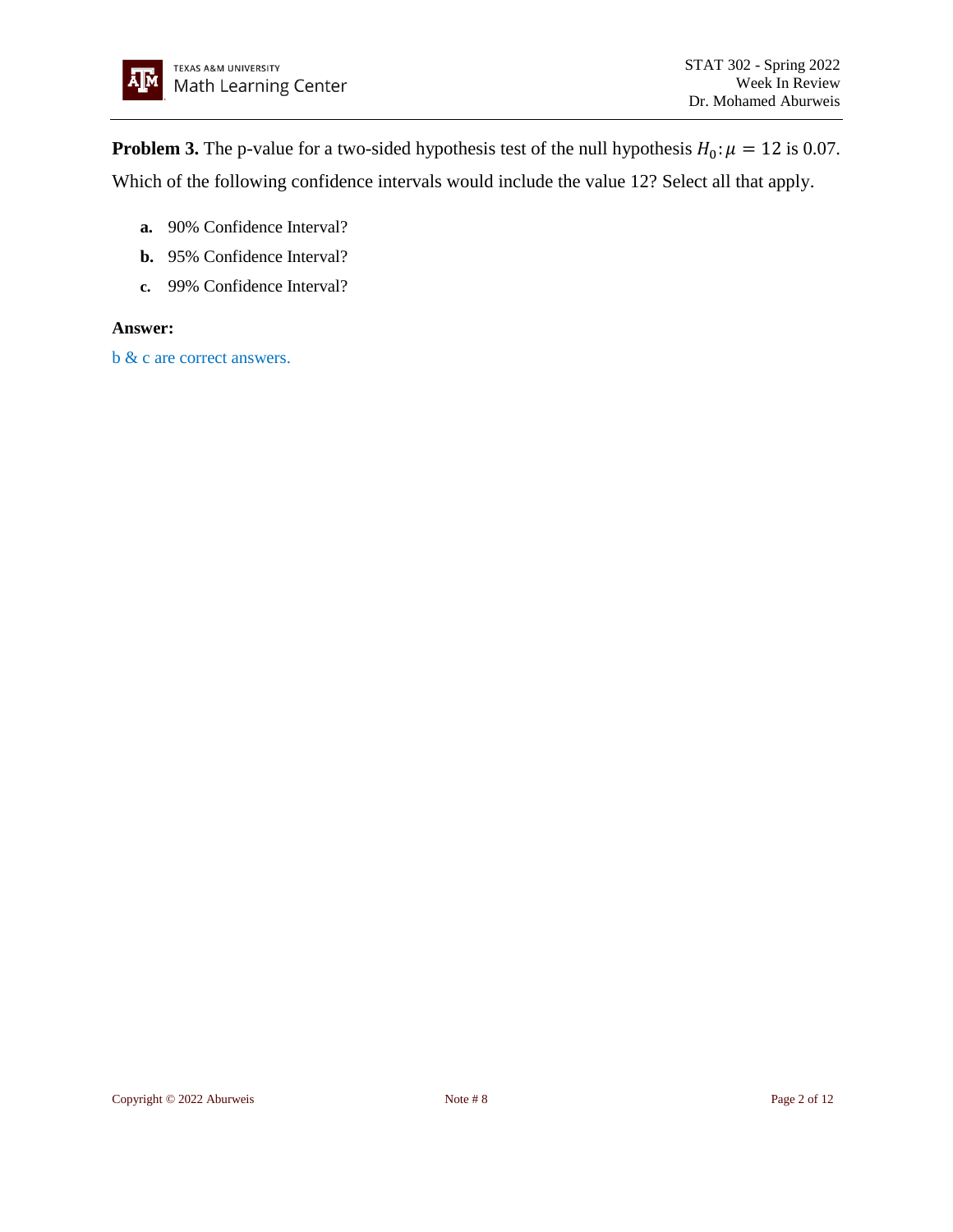**Problem 4.** The level of calcium in the blood of healthy young adults follows a normal distribution with  $\mu = 10$  milligrams per deciliter and  $\sigma = 4$ . A clinic measures the blood calcium of 25 healthy pregnant young women at their first visit for prenatal care. The mean of these 25 measurements is  $\bar{x}$  = 9.6. We want to test the hypotheses  $H_0: \mu = 10$ ;  $H_0: \mu < 10$ . What does it mean if the p-value is 0.0002?

- **a.** If the true population mean is less than 10, the probability that we get a sample mean of 9.6 is 0.0002.
- **b.** If the true population mean is less than 10, the probability that we get a sample mean of 9.6 or less is 0.0002.
- **c.** If the true population mean is 10, the probability that we get a sample mean of 9.6 is 0.0002.
- **d.** If the true population mean is 10, the probability that we get a sample mean of 9.6 or less is 0.0002.
- **e.** None of the above.

#### **Answer:**

d is the correct answer.  $P(\text{get } \bar{x} = 9.6 \text{ or } \text{less } | \mu = 10) = 0.0002$ .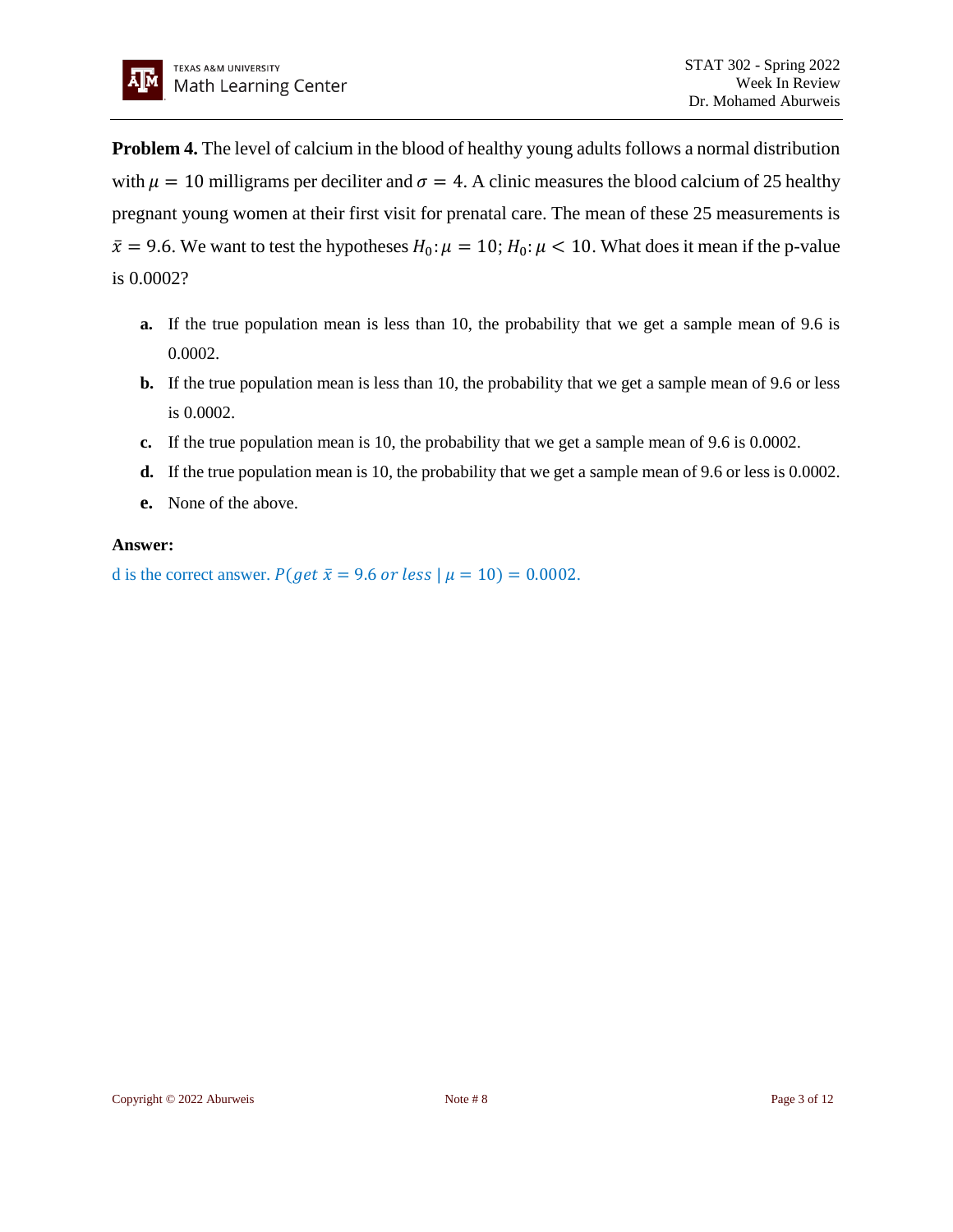**Problem 5.** A student organization at Wittenberg University has 15 freshmen, 18 sophomores, 14 juniors, and 12 seniors. Is there an equal distribution of the 4 classifications in this club?

- **a.** What kind of hypothesis test should be conducted in this scenario?
- **b.** What are the hypotheses?
- **c.** What is the significance level?
- **d.** What is the value of the test statistic?
- **e.** What is the p-value?
- **f.** What is the correct decision?
- **g.** What is the appropriate conclusion/interpretation?
- **h.** Are the assumptions met? Explain.

# **Answer:**

- **a.**  $\chi^2$  Goodness of fit.
- **b.**  $H_0: P_{FR} = P_{SO} = P_{IR} = P_{SR} = 0.25$  vs.  $H_A: At least one proportion is different.$

$$
c. \quad \alpha=0.05
$$

**d.**

|      |                                                                                                     | SO |  |
|------|-----------------------------------------------------------------------------------------------------|----|--|
| Obs. |                                                                                                     |    |  |
|      | <b>Exp.</b> (59) $(0.25) = 14.75$ (59) $(0.25) = 14.75$ (59) $(0.25) = 14.75$ (59) $(0.25) = 14.75$ |    |  |

$$
\chi^2 = \sum \frac{(O - E)^2}{E} = \frac{(15 - 14.75)^2}{14.75} + \frac{(18 - 14.75)^2}{14.75} + \frac{(14 - 14.75)^2}{14.75} + \frac{(12 - 14.75)^2}{14.75}
$$

$$
= 0.00424 + 0.71610 + 0.03814 + 0.51271 = 1.27119
$$

- **e.**  $\chi^2 = 1.27119$ ,  $df = K 1 = 4 1 = 3 \rightarrow \chi^2 < 3.66$  $p - value > 0.30$ .
- **f.**  $p value > 0.30 > 0.05 → p value > 0.05$ , Fail to reject H<sub>0</sub>.
- **g.** The data does not provide statistically significant evidence that the distribution of classifications in this club is unequal.

**h.**

- i. Independence? Maybe not.
- ii. Expected counts  $\geq$  5? All excepted counts = 14.75
- iii.  $df > 1? df = 3$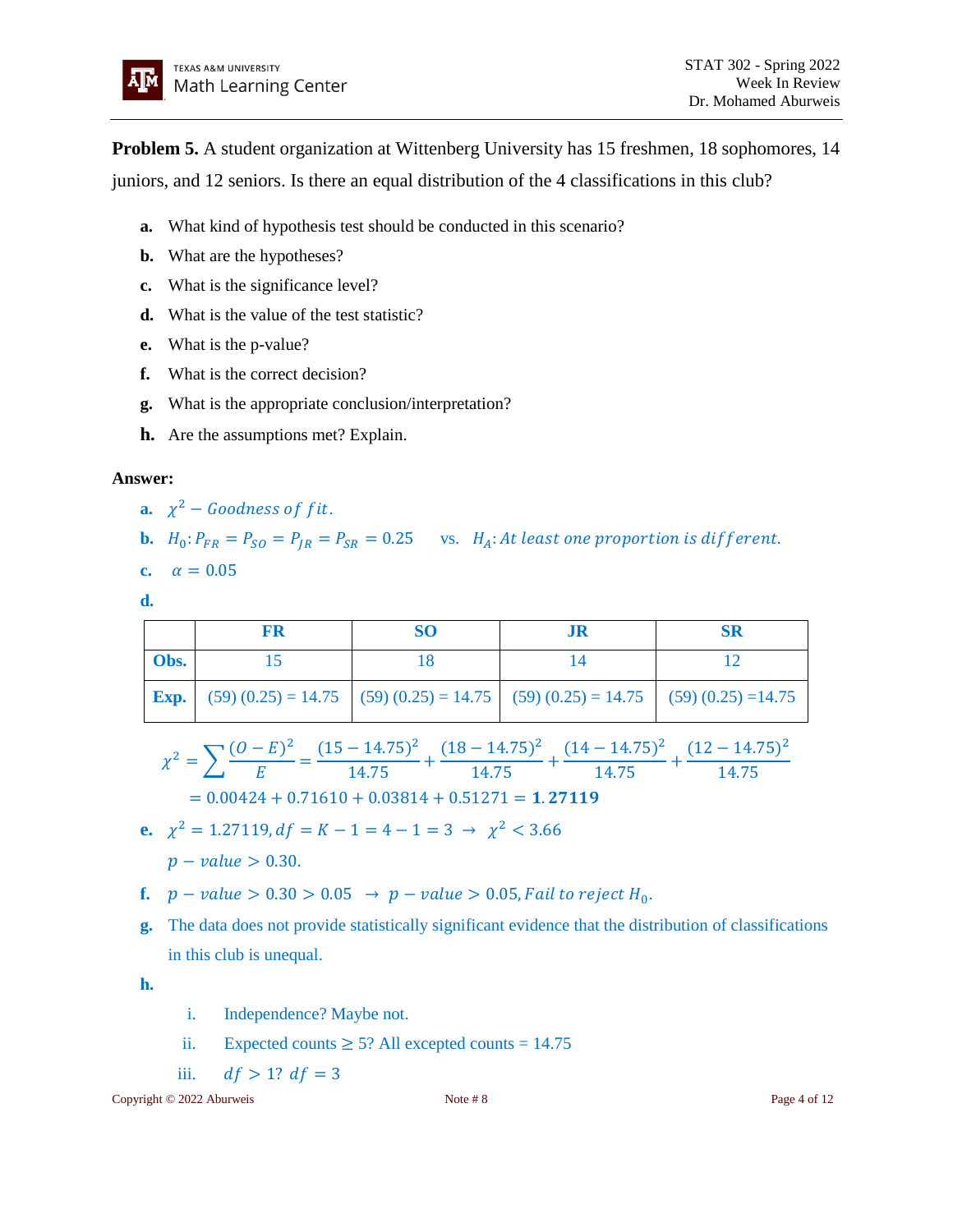**Problem 6.** A news article reports that "Americans have different views on two potentially inconvenient and invasive practices that airports could implement to uncover potential terrorist attacks." This news piece was based on a survey conducted among a random sample of 1,137 adults nationwide, where one of the questions on the survey was "Some airports are now using 'full-body' digital x-ray machines to electronically screen passengers in airport security lines. Do you think these new x-ray machines should or should not be used at airports?" Below is a summary of responses based on party affiliation. Conduct an appropriate hypothesis test to determine if there is a relationship between political affiliation and belief.

|                       | <b>Republican</b> | <b>Democrat</b> | <b>Total</b> |
|-----------------------|-------------------|-----------------|--------------|
| <b>Should</b>         | 264               | 299             | 563          |
| <b>Should Not</b>     | 38                | 55              | 93           |
| Don't Know/ No Answer | 16                | 15              | 31           |
| <b>Total</b>          | 318               | 369             | 687          |

- **a.** What kind of hypothesis test should be conducted in this scenario?
- **b.** What are the hypotheses?
- **c.** What is the significance level?
- **d.** What is the value of the test statistic?
- **e.** What is the p-value?
- **f.** What is the correct decision?
- **g.** What is the appropriate conclusion/interpretation?

# **Answer:**

- **a.**  $\chi^2$  Test of Independence.
- **b.**  $H_0$ : Political party & belief are independent.
	- $H_A$ : Political party & belief are not independent.
- **c.**  $\alpha = 0.05$
- **d.** Excepted counts: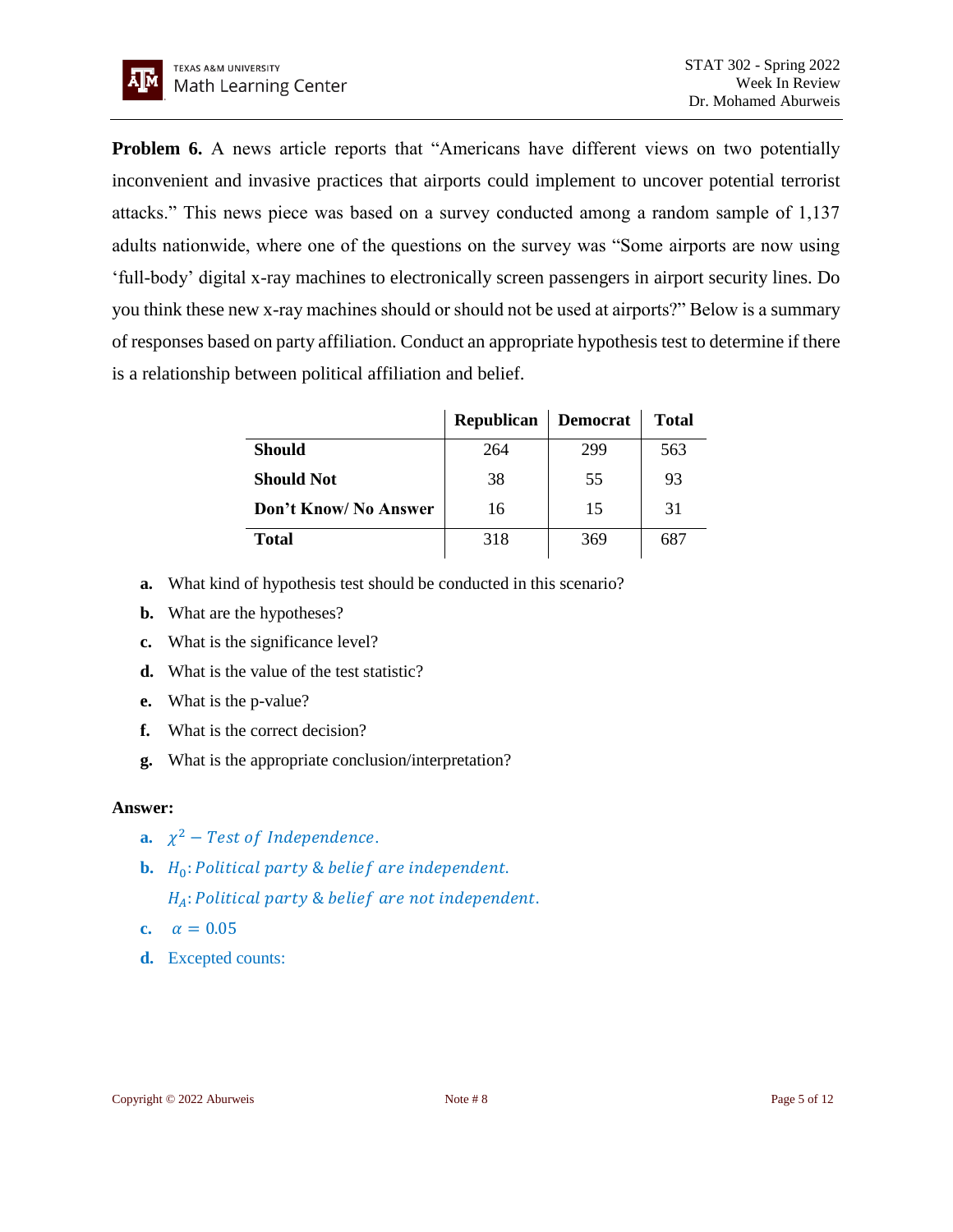

|           | R                                          |                                            |
|-----------|--------------------------------------------|--------------------------------------------|
| S         | $\frac{(563)(318)}{687} = 260.60$          | $\frac{(563)(369)}{687} = 302.40$          |
| <b>SN</b> | $\frac{(93)(318)}{125} = 43.05$<br>687     | $\frac{(93)(369)}{165} = 49.95$<br>687     |
| <b>DN</b> | $\frac{(31)(\overline{318})}{687} = 14.35$ | $\frac{(31)(\overline{369})}{687} = 16.65$ |

$$
\chi^2 = \sum \frac{(O-E)^2}{E} = \frac{(264 - 260.60)^2}{260.60} + \frac{(299 - 302.40)^2}{302.40} + \frac{(38 - 43.05)^2}{43.05} + \frac{(55 - 49.95)^2}{49.95} + \frac{(16 - 14.35)^2}{14.35} + \frac{(15 - 16.65)^2}{16.65}
$$

$$
= 0.0444 + 0.0382 + 0.5924 + 0.5106 + 0.1897 + 0.1636 = 1.5388
$$

**e.** 
$$
\chi^2 = 1.5388
$$
,  $df = (r - 1)(c - 1) = (3 - 1)(2 - 1) = 2 * 1 = 2 \rightarrow \chi^2 < 2.41$   
\n $p - value > 0.30$ .

- **f.**  $p value > 0.30 > 0.05 → p value > 0.05$ , Fail to reject H<sub>0</sub>.
- **g.** The data does not provide statistically significant evidence that political party and belief on this question are associated.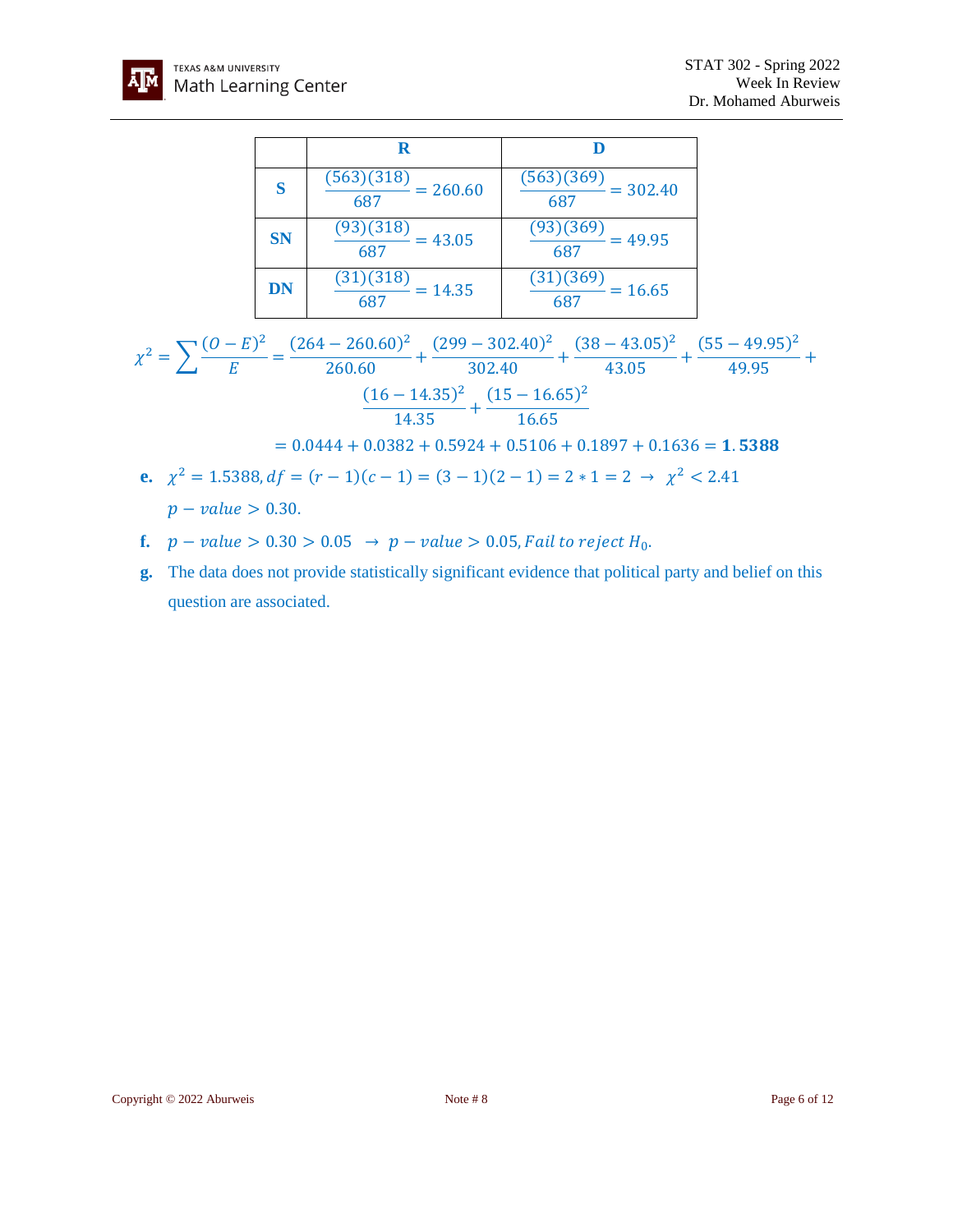**Problem 7.** Nationally, about 66% of high school graduates enroll in higher education. This past year, out of the 200 graduating seniors at the high school in your hometown, 145 enrolled in higher education and 55 did not. You want to perform a statistical inference test to determine if the distribution is the same at the national level and at your school. Test this at the 10% level.

- **a.** What kind of hypothesis test should be conducted in this scenario?
- **b.** What are the hypotheses?
- **c.** What is the significance level?
- **d.** What are the expected counts?
- **e.** What is the value of the test statistic?
- **f.** What is the p-value?
- **g.** What is the correct decision?
- **h.** What is the appropriate conclusion/interpretation?

#### **Answer:**

- **a.**  $\chi^2$  Goodness of fit.
- **b.**  $H_0$ : The distribution of college enrollment at this high school follows the same distribution as college enrollment at the national level.

 $H_A$ : The distribution of college enrollment at this high school follows doesn't follow the same distribution as college enrollment at the national level.

- **c.**  $\alpha = 0.05$
- **d.** Excepted counts:

|      | <b>Enrolled</b>     | <b>Not enrolled</b> |
|------|---------------------|---------------------|
| Obs. | 145                 | 55                  |
| Exp. | $(200)(0.66) = 132$ | $(200)(0.34) = 68$  |

**e.** 
$$
\chi^2 = \sum \frac{(0-E)^2}{E} = \frac{(145-132)^2}{132} + \frac{(55-68)^2}{68} = 1.280 + 2.485 = 3.765
$$

$$
\chi^2 = 3.765, df = k - 1 = 2 - 1 = 1 \rightarrow 2.71 < \chi^2 < 3.84
$$

- **f.**  $0.05 < p value < 0.10 \rightarrow$
- **g.**  $p value < 0.10 < \alpha = 0.10 \rightarrow Reject H_0$
- **h.** The data does not provide statistically significant evidence that distribution of college enrollment for this high school is different from the distribution of college enrollment at the national level.

Copyright © 2022 Aburweis Note # 8 Page 7 of 12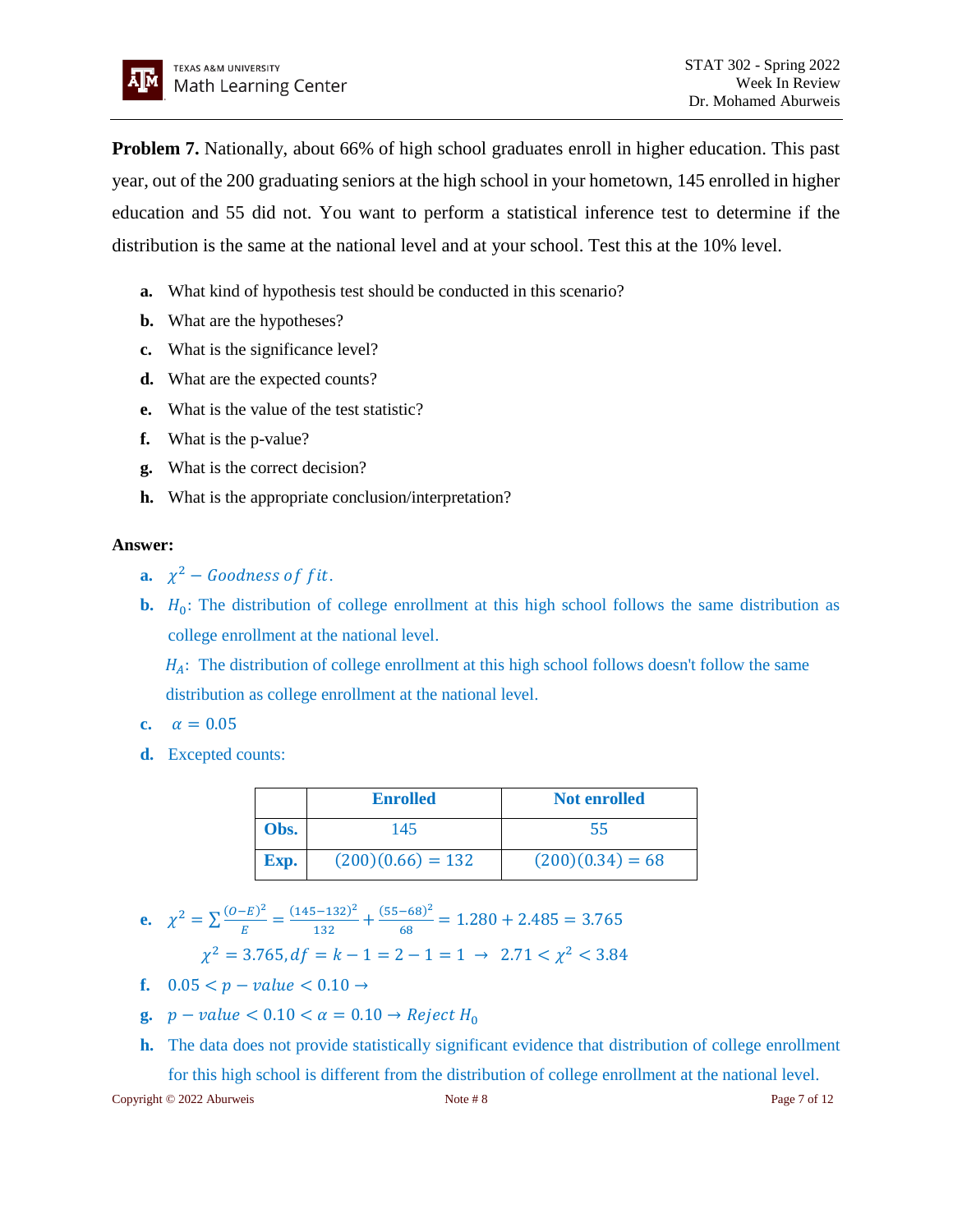**Problem 8.** A researcher is interested in learning about cell phone ownership at a local high school, specifically for freshmen and seniors. They randomly select 500 students and ask them their class year (freshman or senior) and whether they own a cell phone (yes or no). The results are shown in the table below. The researcher wants to perform a statistical inference test to determine if there is an association between class year and cell phone ownership. Test this at the 5% level.

|               |      | Owns a Cell Phone   Doesn't Own a Cell Phone |
|---------------|------|----------------------------------------------|
| Freshman      | 100  | 150                                          |
| <b>Senior</b> | 200- | 50                                           |

- **a.** What kind of hypothesis test should be conducted in this scenario?
- **b.** What are the hypotheses?
- **c.** What is the significance level?
- **d.** What are the expected counts?
- **e.** What is the value of the test statistic?
- **f.** What is the p-value?
- **g.** What is the correct decision?
- **h.** What is the appropriate conclusion/interpretation?

# **Answer:**

- **a.**  $\chi^2$  Test of Independence.
- **b.**  $H_0$ : Class year and all phone ownership are independent.

 $H_A$ : Class year and all phone ownership are dependent.

- **c.**  $\alpha = 0.05$
- **d.** Excepted counts:

|                                                                                                                                                                                        |                 | <b>Cell Phone</b>                        | <b>No Cell Phone</b>                |  |
|----------------------------------------------------------------------------------------------------------------------------------------------------------------------------------------|-----------------|------------------------------------------|-------------------------------------|--|
|                                                                                                                                                                                        | <b>FRESHMAN</b> | (250)(300)<br>$= 150$<br>500             | $\frac{(250)(200)}{2} = 100$<br>500 |  |
|                                                                                                                                                                                        | <b>Senior</b>   | (250)(300)<br>$\frac{2}{1}$ = 150<br>500 | (250)(200)<br>$= 100$<br>500        |  |
| <b>e.</b> $\chi^2 = \sum \frac{(O-E)^2}{E} = \frac{(100-150)^2}{150} +$<br>$(150-100)^2$<br>$(200-150)^2$<br>$(150-100)^2$<br>100<br>150<br>100<br>$= 16.67 + 25 + 16.67 + 25 = 83.34$ |                 |                                          |                                     |  |

Copyright © 2022 Aburweis Page 8 of 12 **f.**  $\chi^2 = 83.34, df = (r - 1)(c - 1) = (2 - 1)(2 - 1) = 1 * 1 = 1 → \chi^2 > 10.83$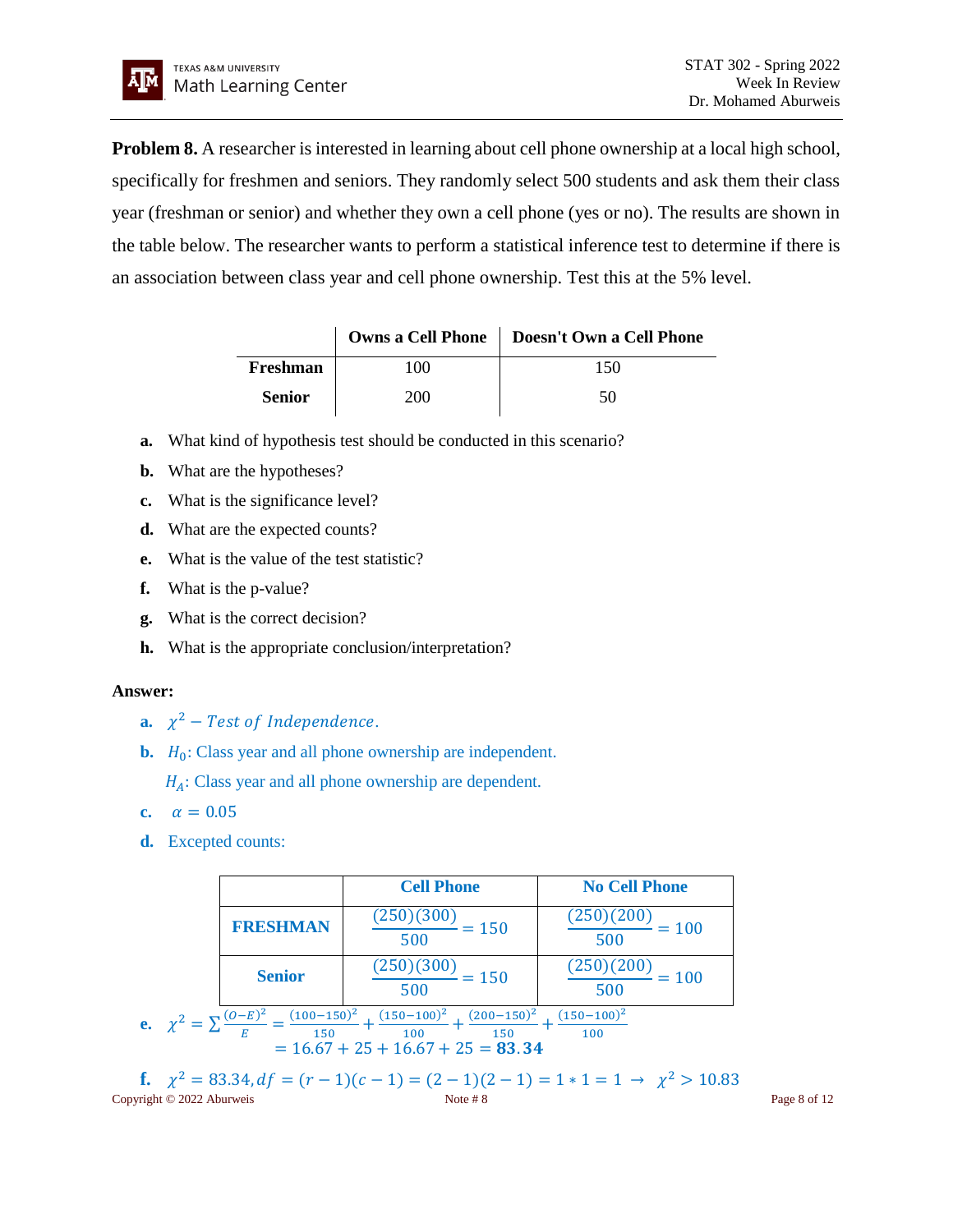

 $p - value < 0.001$ .

- **g.**  $p value < 0.001 < 0.05 \rightarrow p value < 0.05$ , Reject H<sub>0</sub>.
- **h.** The data does not provide statistically significant evidence that their class year and cell phone ownership are associated.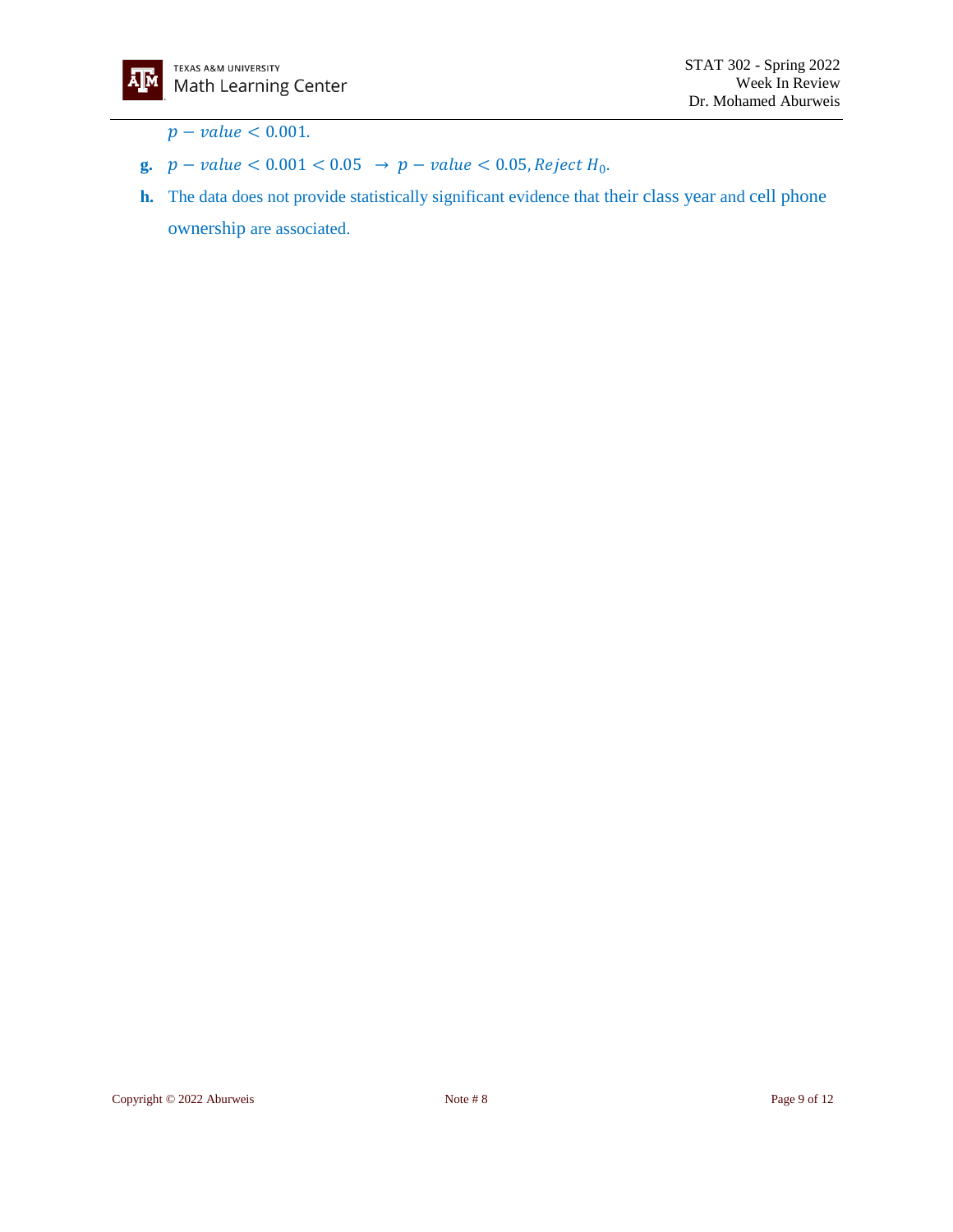**Problem 9.** A 2013 poll in the State of California surveyed people about taxing sugar-sweetened beverages. The results are presented in the table below and are classified by race/ethnicity as well as a survey response. Does there appear to be a relationship between race/ethnicity and survey response? Test this at the 1% level.

|                           | Favor | <b>Oppose</b> | <b>No Opinion</b> |
|---------------------------|-------|---------------|-------------------|
| <b>White/Non-Hispanic</b> | 234   | 433           | 43                |
| <b>Hispanic</b>           | 147   | 106           | 19                |
| African American          | 24    | 41            |                   |
| Asian American            | 54    | 48            | 16                |

- **a.** What kind of hypothesis test should be conducted in this scenario?
- **b.** What are the hypotheses?
- **c.** What is the significance level?
- **d.** What are the expected counts?
- **e.** What is the value of the test statistic?
- **f.** What is the p-value?
- **g.** What is the correct decision?
- **h.** What is the appropriate conclusion/interpretation?

# **Answer:**

- **a.**  $\chi^2$  Test of Independence.
- **b.**  $H_0$ : Race/ethnicity and survey response are independent.

 $H_A$ : Race/ethnicity and survey response are associated.

- **c.**  $\alpha = 0.01$
- **d.** Excepted counts: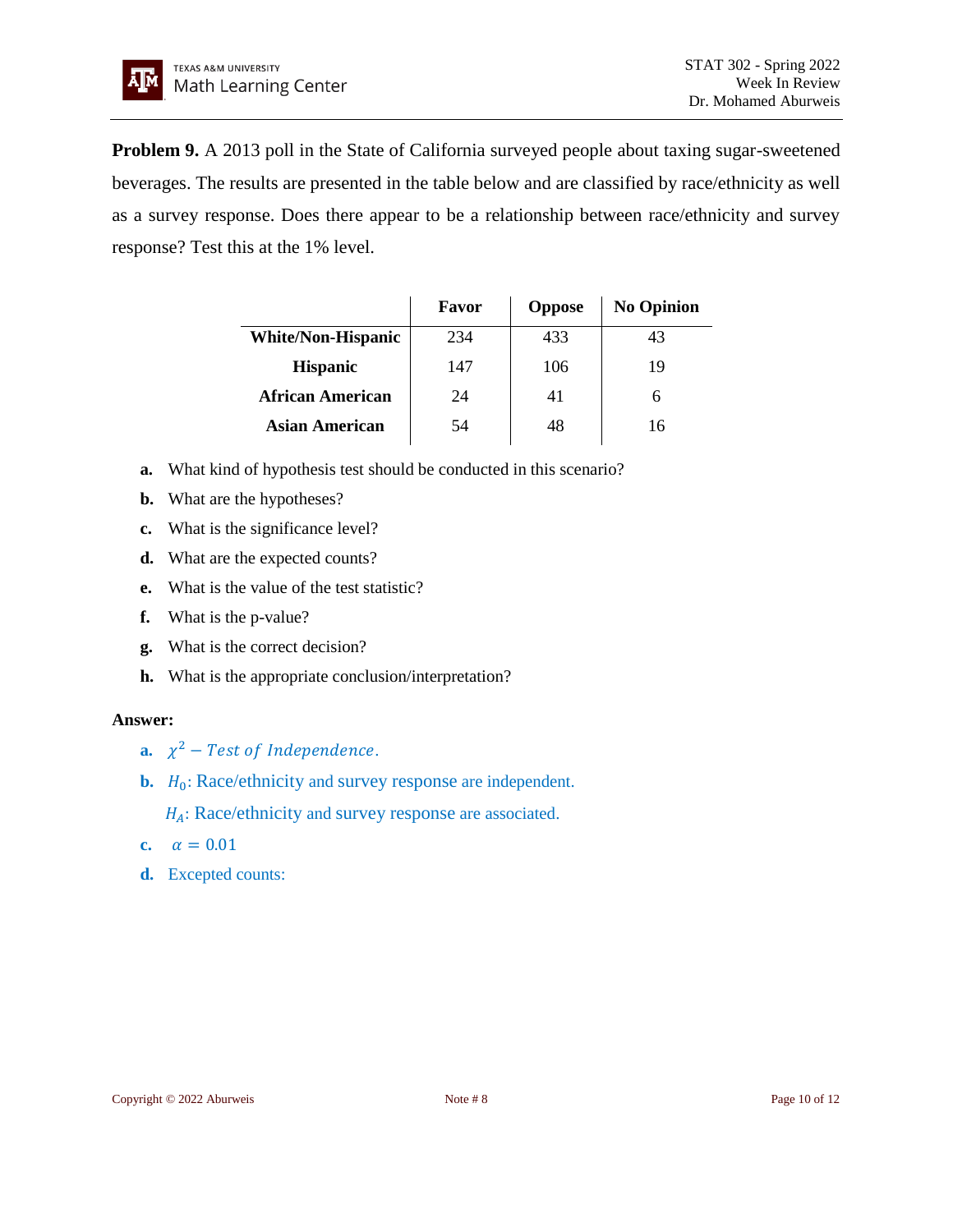

|                           | <b>Favor</b>                              | <b>Oppose</b>                          | <b>No Opinion</b>                |
|---------------------------|-------------------------------------------|----------------------------------------|----------------------------------|
| <b>White/Non-Hispanic</b> | $\frac{(710)(459)}{1171} = 278.3$         | $\frac{(710)(628)}{2} = 380.8$<br>1171 | (710)(84)<br>$= 50.9$<br>1171    |
| <b>Hispanic</b>           | $\frac{(272)(459)}{1000} = 106.6$<br>1171 | $\frac{(272)(628)}{2} = 145.9$<br>1171 | (272)(84)<br>$= 19.5$<br>1171    |
| <b>African American</b>   | $\frac{(71)(459)}{27.8}$<br>1171          | $\frac{(71)(628)}{2} = 38.1$<br>1171   | (1)(84)<br>$= 5.1$<br>1171       |
| <b>Asian American</b>     | $\frac{(118)(459)}{1171} = 46.3$          | $\frac{(118)(628)}{1171} = 63.2$       | $\frac{(118)(84)}{2}$<br>$= 8.5$ |

e. 
$$
\chi^2 = \sum \frac{(O-E)^2}{E} = \frac{(234-278.3)^2}{278.3} + \cdots + 6.62 = 54.13
$$
  
= 7.05 + \cdots + 6.62 = 54.13

- **f.**  $\chi^2 = 54.13$ ,  $df = (r 1)(c 1) = (4 1)(3 1) = 3 \times 2 = 6 \rightarrow \chi^2 > 22.46$  $p - value < 0.001$ .
- **g.**  $p value < 0.001 < 0.01 \rightarrow p value < 0.01$ , Reject H<sub>0</sub>.
- **h.** The data does provide statistically significant evidence that Race/ethnicity and survey response about taxing sugar-sweetened beverages are associated.